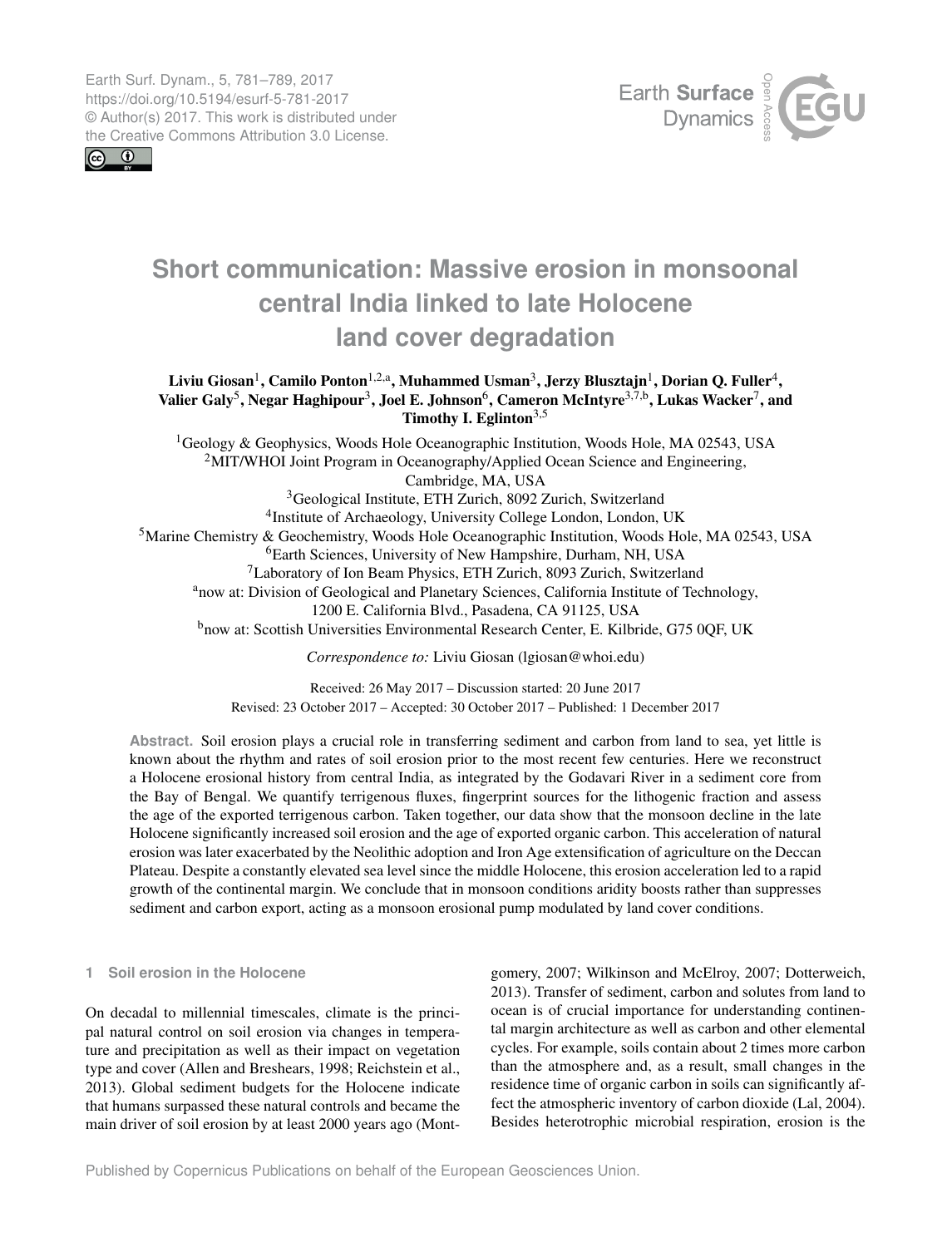principal process that releases carbon from soils. Eroded carbon can subsequently be degraded/reburied along the aquatic continuum to the ocean (Stallard, 1998; Aufdenkampe et al., 2011; van Oost et al., 2012).

In the absence of historical documentation of human impacts, the complexity of soil erosion hampers the reconstruction of carbon transfer processes prior to the last few centuries (e.g., Hoffmann et al., 2013; Dotterweich, 2013; Vanwalleghem et al., 2017). Consequently, global carbon budgets implicitly assume steady state conditions for lateral transport and carbon degradation along the aquatic continuum in pre-industrial times (Battin et al., 2009; Regnier et al., 2013; Chappell et al., 2016). In contrast, abundant archaeological and geological evidence (e.g., van Andel et al., 1990; Bork and Lang, 2003; Bayon et al., 2012; Dotterweich, 2013) as well as modeling (Kaplan et al., 2010; Wang et al., 2017) suggests widespread impacts of early human land use on continental landscapes, soil erosion and associated carbon transfer processes.

Here we present a soil erosion history from the Indian Peninsula recorded in a sediment core retrieved near the mouth of the Godavari River (Fig. 1) in the Bay of Bengal (NGHP-01-16A at 16° 35.6' N, 82°41.0' E; 1268 m water depth; Collett et al., 2015). The age model for the core based on 11 radiocarbon dates on mixed planktonic foraminifera was previously published by Ponton et al. (2012). The Godavari Basin was not affected by tectonics on the Holocene timescale or by glacial/snow meltwater and strong orographic precipitation, which augment and complicate the water and sediment discharge of the larger Himalayan rivers like the Ganges or Brahmaputra. Instead, it integrates rainfall from the Core Monsoon Zone (CMZ), the region of central India that is representative of both the mean monsoon regime and its fluctuations over the peninsula (see Ponton et al., 2012, and references therein). Consequently, over 90 % of the Godavari's water discharge into the Bay of Bengal derives from summer monsoon precipitation (Rao et al., 2005), making its sedimentary deposits a prime target for continental climate reconstructions and a repository for sedimentary proxies of erosion prior and after the Neolithic adoption of agriculture in central India.

#### **2 The Godavari sediment system**

Originating at an elevation of 920 m in the Sahyadri coastal range (aka Western Ghats) near the Arabian Sea coast, the Godavari crosses the entire Indian Peninsula toward the Bay of Bengal (Fig. 1a). Currently the water discharge of the river is  $\sim$  85 km<sup>3</sup> yr<sup>-1</sup> with a sediment load of  $\sim$  175 Mt yr<sup>-1</sup> (Syvitski and Saito, 2007). Because the coastal range limits penetration of the Arabian Sea moisture delivered by the monsoon, precipitation in the Godavari Basin primarily originates from the Bay of Bengal (Gunnell et al., 2007). As a result, the climate is most humid at the coast (i.e., Eastern



**Figure 1.** Godavari River drainage basin in its (a) physiographical, (b) hydroclimatic (Asouti and Fuller, 2008), (c) ecological (Asouti and Fuller, 2008), (d) geological (Bikshamaiah and Subramanian, 1988) and (e) soil cover (NBSS & LUP, 1983) context. Core NGHP-01-16A location is indicated in (a) by the red dot. Average bedrock  $\varepsilon$ Nd values are shown in (d).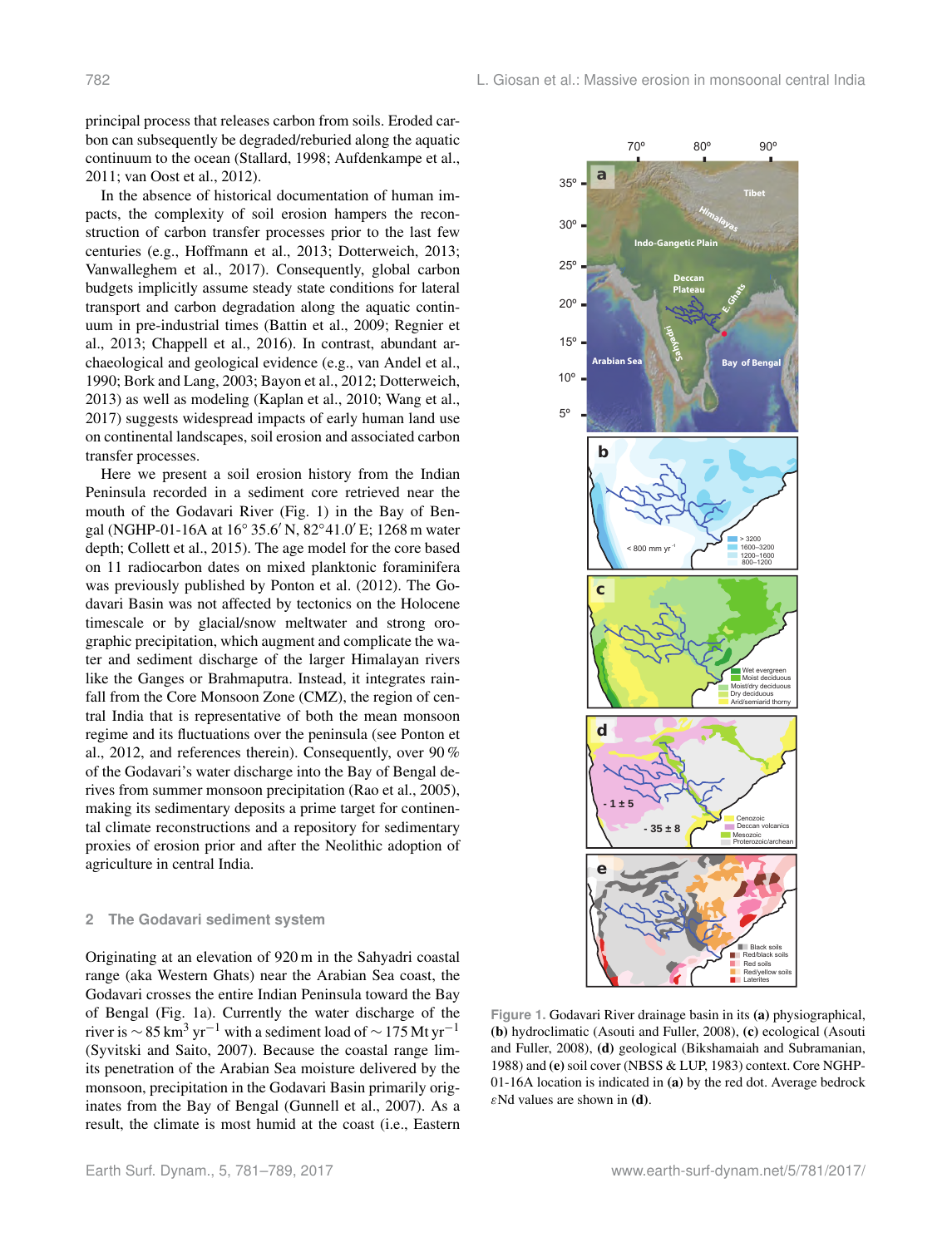Ghats range) and becomes increasingly arid toward the interior on the Deccan Plateau (Fig. 1b). The natural vegetation reflects this gradual decrease in moisture: the headwaters on the Deccan Plateau are dominated by  $C_4$ -plant thornbush savannah adapted to dry conditions, whereas  $C_3$  flora (deciduous forests) are dominant in the Eastern Ghats (Asouti and Fuller, 2008; Fig. 1c).

Sediments transported by the Godavari are sourced from two major geological units (Bikshamaiah and Subramanian, 1988). The upper river basin developed on the Deccan Traps, a large igneous province consisting of relatively young flood basalts (Cretaceous to early Neogene) that largely span the Deccan Plateau. The lower river basin developed over old Proterozoic to Archaean crystalline igneous/metamorphic rocks of the Indian Craton (Fig. 1d). The relatively young Deccan basalts retain a highly radiogenic mantle-derived Nd isotope composition ( $\varepsilon$ Nd of  $+1 \pm 5$ ), while the old continental crust of the Indian Craton has a relatively unradiogenic isotopic composition ( $\varepsilon$ Nd of  $-35 \pm 8$ ), yielding a sharp contrast between geological end-members. Thus, the sediment provenance for the Godavari sediments can be deduced from the Nd isotopic signatures of the detrital inorganic fraction in our core because the Nd signal remains unmodified through bedrock weathering processes (McLennan and Hemming, 1992; DePaolo, 1988).

Black soils cover the Deccan Plateau, whereas red soils are generally typical for the Eastern Ghats (Bhattacharyya et al., 2003; Fig. 1d). Although both types of soils have been affected by land use since prehistorical times, the black soils of the arid to semiarid Deccan Plateau appear to be the most degraded at present (Singh et al., 1992). Intense erosion within the basin is reflected by the inordinately large sediment load of the Godavari (Bikshamaiah and Subramanian, 1988) similar to other monsoonal rivers (Summerfield and Hulton, 1994). In contrast to the dynamic Himalayan rivers of the Indo-Gangetic alluvial plain, the Godavari and its tributaries are incised in rock or alluvium and have relatively stable sandy channels. As for other rivers affected by storms (Edwards and Owens, 1991; Hilton et al., 2008), extreme rainfall events are disproportionately important for erosion in the Godavari watershed and in subsequent transport of sediments to the ocean (Kale, 2003). Given their incised morphology, shifts in channel position in response to floods are, however, rare above the Godavari Delta (Kale, 2002). Floodplains are limited in extent (2 % of the basin; Bikshamaiah and Subramanian, 1988), and loss of sediments to overbank deposition is minor (Kale, 2002). Therefore storage is minimal in these intermediate alluvial reservoirs that normally would increase the residence time of sediments, including particulate organic carbon.

Once reaching the Bay of Bengal, sediment delivered by the Godavari has constructed a large Holocene delta (Rao et al., 2005; Cui et al., 2017). Offshore from the Godavari mouth, a persistent sediment plume extends over 300 km during the monsoon season, when over 90 % of the fluvial sediment is discharged (Sridhar et al., 2008). Because the shelf in front of the delta is unusually narrow (i.e., under 10 km at our core location) copious sediment deposition takes place directly on the continental slope, resulting in sediment accumulation rates as high as 250 cm kyr−<sup>1</sup> (Ponton et al., 2012). Owing to the narrow shelf, changes in sea level would also have minimal effects on sediment deposition at our site, especially after the early Holocene when the global sea level reached within a few meters of modern values (Lambeck et al., 2014). For these reasons our core located close to the river mouth (∼ 35 km) is unlikely to contain any significant contributions from other sediment sources, in agreement with previous studies (e.g., Bejugam and Nayak, 2017).

The relatively simple sedimentary regime of the Godavari system in combination with the monsoon-dominated climatology and simple geology of the Godavari Basin allows for relatively straightforward interpretation of sediment sources and transfer processes. The monsoon wash load is rapidly and directly delivered to the continental margin without significant trapping in intermediate depocenters along the river. As the suspended load makes up over 95 % of the total sediment transported by the Godavari (Syvitski and Saito, 2007), the wash-load-derived terrestrial proxies are representative of the production of fine-grained sediment in the basin. Potential contributions from resuspension of shelf sediments cannot be excluded but are likely minor due to the narrowness of the shelf; furthermore, given the large sedimentation rates on the shelf itself (Forsberg et al., 2007), the resuspended sediment is expected to be quasi-contemporaneous with sediments arriving on the slope directly from the river plume.

#### **3 Hydroclimate in the Core Monsoon Zone**

We have previously reconstructed the Holocene paleoclimate using the same sediment core discussed herein (Ponton et al., 2012; Zorzi et al., 2015). Terrestrial reconstructions were based on the carbon isotopic compositions of higher plant leaf-wax biomarkers (i.e., long-chain *n*-alkanoic acids  $C_{26-32}$ ) and pollen, whereas contemporaneous sea surface paleoceanographic conditions in front of the Godavari Delta came from the oxygen isotopic composition of planktonic foraminifer *Globigerinoides ruber*. Sedimentary leaf waxes provide an integrated  $\delta^{13}$ C record of the flora in the CMZ that document an increase in aridity-adapted vegetation  $(C_4$  plants) after the monsoon maximum in the early Holocene (Ponton et al., 2012; Fig. 2). The overall trend of the  $\delta^{13}$ C leaf-wax record agrees with the view that the seasonality of Northern Hemisphere insolation (Ponton et al., 2012) led to progressively weaker monsoons over the Holocene. However, two clear aridification steps are evident: between  $\sim$  5000 and 4500 years ago, and  $\sim$  1700 years ago (Fig. 2). Pollen from the same core (Zorzi et al., 2015) reinforces these conclusions: coastal forest and mangrove pollen (Fig. 2) that are typical for the more humid coastal regions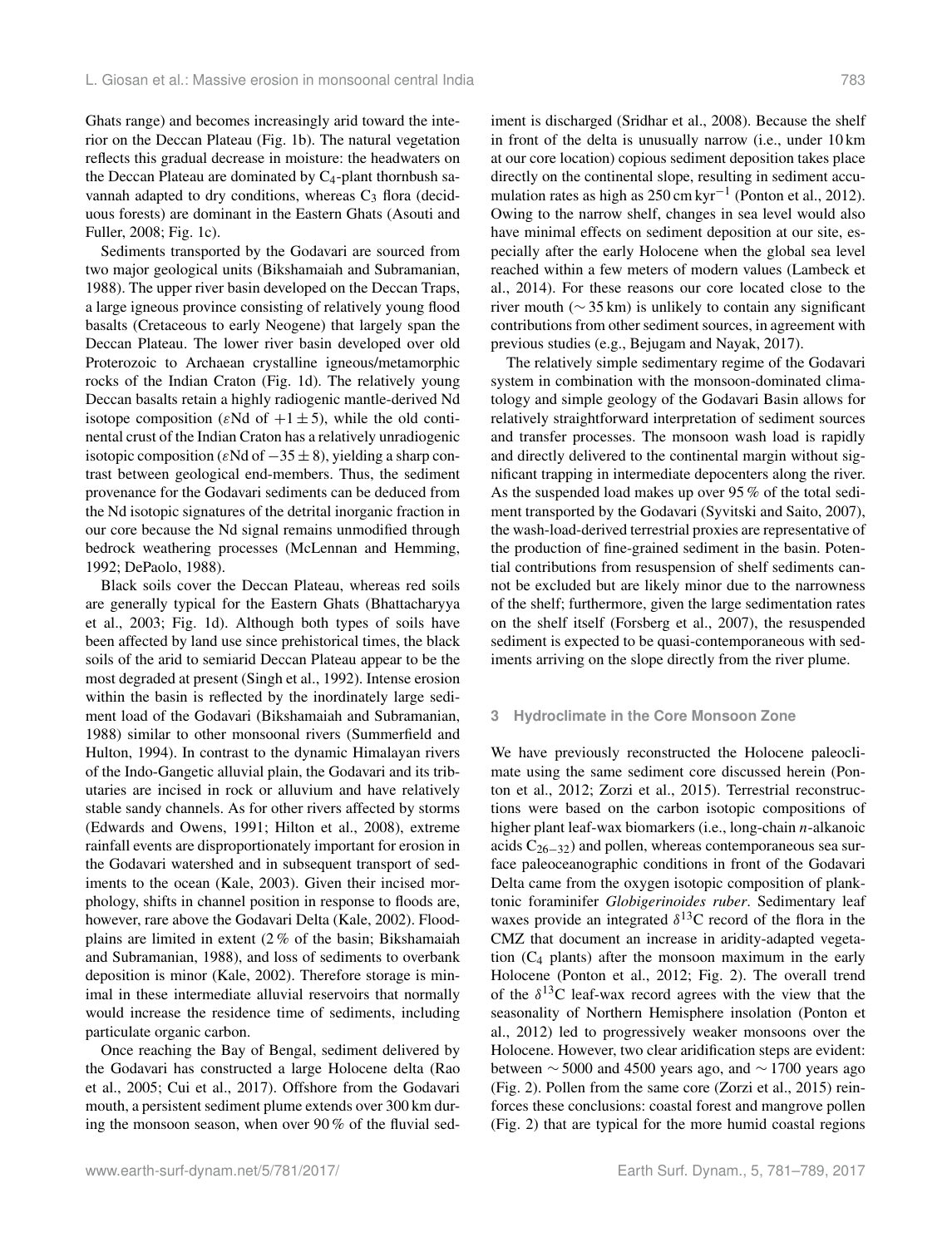

**Figure 2.** Paleoenvironmental reconstructions from core NGHP-01-16A for the Core Monsoon Zone as integrated by the Godavari River: (a) sediment fluxes as mass accumulation rates and sediment sources from Nd isotope fingerprinting (Deccan Trap sediment contribution is estimated from a two-end-member model; see text and Supplement); (b) TOC radiocarbon age offset relative to depositional age; (c) hydroclimate and ecology from pollen (Zorzi et al., 2015) and leaf-wax carbon isotopes (Ponton et al., 2012).

of the Eastern Ghats and Godavari Delta declined over the Holocene.

Dryness-adapted thornbush pollen from the Deccan Plateau increased substantially after the second aridification step ∼ 1700 years ago, overlapping well with the maximum contribution of C<sup>4</sup> plant-derived leaf waxes (see Zorzi et al., 2015). For the same time interval, the ice-volume-corrected oxygen isotopic composition of planktonic foraminifer *Globigerinoides ruber* documented a series of low values interpreted as high-salinity events at the Godavari mouths (see Ponton et al., 2012). Together these continental and oceanic records suggest that the CMZ aridification intensified in the latest Holocene via a series of short drier episodes (Ponton et al., 2012). This interpretation is reinforced by speleothemderived records from central and northern India for the past thousand years (Sinha et al., 2011), and the overall evolution of the CMZ hydroclimate as seen from our core is supported by local reconstructions from the Lonar crater lake in central India (Prasad et al., 2014; Sarkar et al., 2015), Godavari Delta (Cui et al., 2017) and other records from the larger Indian monsoon domain (Gupta et al., 2003; Fleitmann et al., 2003; Prasad and Enzel, 2006; Berkelhammer et al., 2012; Dixit et al., 2014).

### **4 Erosion in the Godavari Basin**

The Holocene sediment flux at our core location (Fig. 2) is representative of the Godavari continental slope (Mazumdar et al., 2009; Ramprasad et al., 2011; Joshi et al., 2014) and is driven by changes in the siliciclastic sedimentation rate as dilution by biogenic carbonates is less than 5 % (Johnson et al., 2014). Despite a lower sea level at the time, the flux was relatively small in the early Holocene ( $\sim$  25 g cm<sup>-2</sup> kyr<sup>-1</sup>) but began to increase after 6000 years ago ( $\sim$  40 g cm<sup>-2</sup> kyr<sup>-1</sup>), as soon as the monsoon started to decline but well before the adoption of Neolithic agriculture and settlement of the savannah zone of the central peninsula (∼ 4500 years ago; Fuller, 2011). Between 4000 and 3500 years ago permanent agricultural settlements spread throughout the Deccan Plateau. The associated small-scale metallurgy (copper working) requiring firewood together with the agricultural intensification probably also affected erosion via widespread deployment of two cropping seasons (Kajale, 1988; Fuller and Madella, 2001). As the climate remained arid, sediment fluxes stayed high despite a phase of agricultural abandonment and depopulation between  $\sim$  3200 and 2900 years ago (Dhavalikar, 1984; Roberts et al., 2016).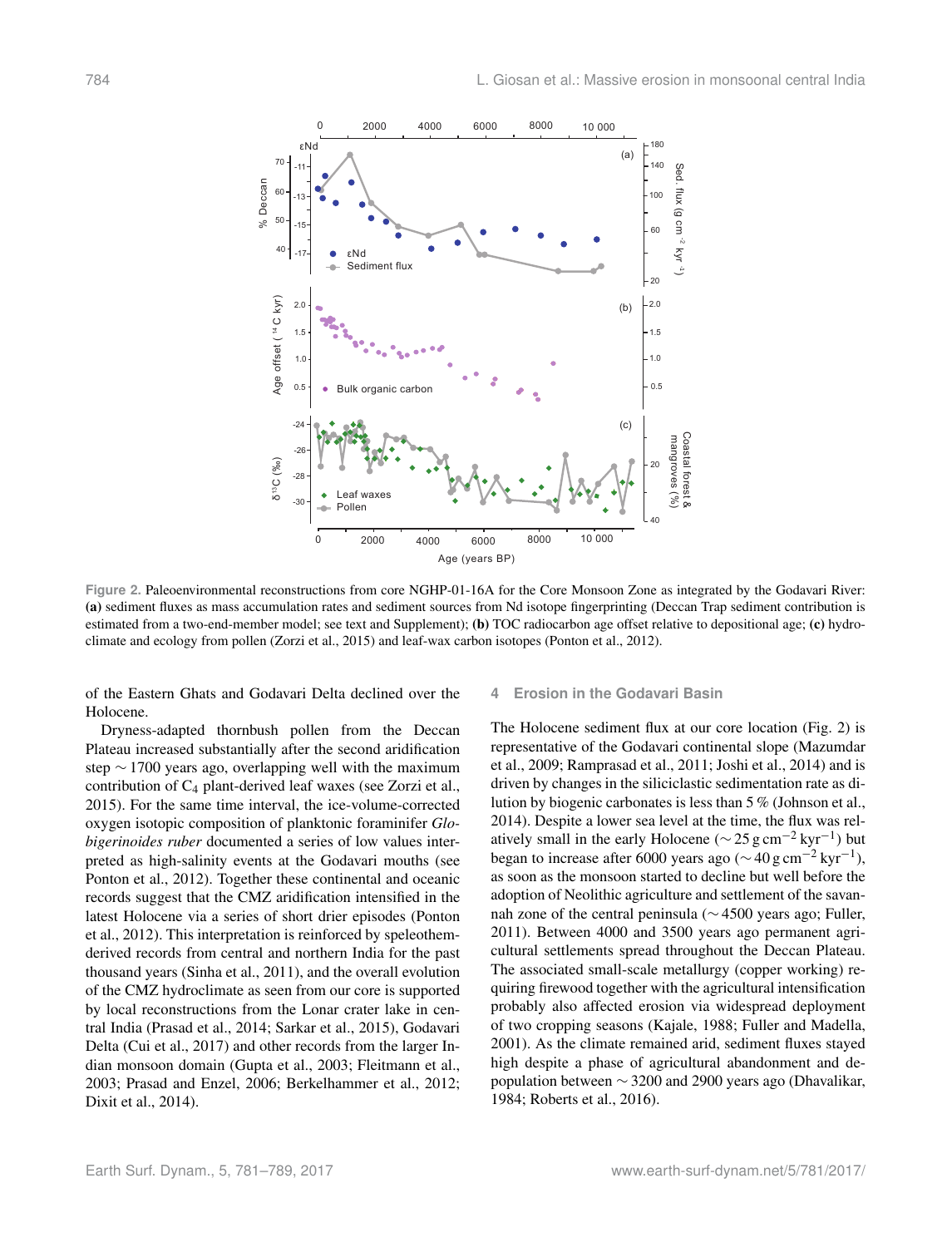A further step increase in the sediment flux (∼90 g cm<sup>-2</sup> kyr<sup>-1</sup> on average) occurred after ~3000 years ago, this time with no apparent concurrent change in climate. The Nd isotopic signal points to an increase in the Deccan sedimentary output at the time, after a muted variability earlier in the Holocene when the Indian Craton consistently provided  $\sim$  50–60% of the sediments (Fig. 2; see Supplement). Ferrimagnetic minerals interpreted as originating from the Deccan Plateau (Sangode et al., 2001; Kulkarni et al., 2014) also increase in late Holocene sediments in the Godavari Delta (Cui et al., 2017) and Bay of Bengal (Kulkarni et al., 2015), supporting our interpretation. Augmented Deccan input was suggested for the Godavari Delta even earlier after ∼ 6000 years ago (Cui et al., 2017), in step with the initial aridification.

New improvements in agricultural technology became widespread in the Deccan Plateau, including use of iron agricultural tools (Mohanty and Selvakumar, 2001) that required firewood-fueled smelting (Fuller, 2008). A new phase of agricultural settlement began in the middle Godavari Basin (eastern Maharashtra) between ∼ 3000 and ∼ 2800 years ago (Brubaker, 2000). However, the largest boost in sediment flux occurred after ∼ 2000 years ago, when the monsoon reached its driest phase and when further increases in population occurred, resulting in the founding of towns and the first cities of the region at the beginning of the Indian Historic Period (Allchin, 1995; Parabrahma Sastry, 2003). This doubling in sediment flux relative to the early Holocene values involved a basin-wide increase in erosion. The contribution from the Deccan Plateau, although at its maximum according to the Nd isotope mixing model, only accounts for a 15 % shift in sediment source (Fig. 2).

Overall, watersheds with high precipitation have higher discharge, and discharge magnitude is considered a primary regulator for sediment and carbon erosional fluxes to the ocean (e.g., Summerfield and Hulton, 1994; Ludwig et al., 1996; Galy et al., 2015). However, our Godavari record shows that erosional output is maximized by aridity because significant rain and seasonal floods still occur during the summer monsoon season (Mujumdar et al., 1970; Kale, 2003). Aridification and/or agricultural expansion lead to changes in vegetation type (i.e., forest decrease in favor of savannah) and cover (i.e., shrinking of naturally vegetated lands in favor of agricultural and/or degrading arid lands) that exacerbate soil erosion (i.e., Langbein and Schum, 1958; Dunne, 1979; Walling and Webb, 1983; Istanbulluoglu and Bras, 2005; Vanacker et al., 2007; Collins and Bras, 2008).

#### **5 Carbon export from the Godavari Basin**

The terrigenous organic carbon exported by rivers consists of a mixture of dissolved and particulate components derived from contemporary vegetation and of carbon stored in bedrock, soils and fluvial sediments that may be significantly pre-aged (Smittenberg et al., 2006; Galy and Eglinton, 2011; Feng et al., 2013). On the Godavari slope, the terrigenous fraction dominates the total organic carbon (TOC) in marine sediments (Johnson et al., 2014). In agreement with this, TOC radiocarbon ages in our core have been previously found to be remarkably similar to co-located ages of the strictly terrigenous higher plant leaf-wax fraction (Ponton, 2012). This age similarity also excludes interferences from within-river biological productivity (e.g., Eglinton and Hamilton, 1967; Eglinton and Eglinton, 2008). To assess the variability of the terrigenous carbon age exported by Godavari River based on this understanding we used highresolution TOC radiocarbon measurements to calculate radiocarbon age offsets relative to the atmosphere (Soulet et al., 2016; see Supplement). Over the Holocene, these biospheric organic carbon radiocarbon age offsets in our core mirror the history of erosion in the basin (Fig. 2).

As a first-order observation, TOC ages (Fig. 2 and Supplement) are significantly older ( $\sim$  200 to 2000 <sup>14</sup>C years) than their depositional age in our Godavari core. Before 5000 years ago the bulk organic carbon radiocarbon age offset was  $\sim$  600<sup>-14</sup>C years old on average. In contrast, the highly erosional regime under both climatic and early human pressure in the late Holocene led to the export of significantly older carbon from the terrestrial biosphere, i.e.,  $\sim 1300$  <sup>14</sup>C on average. This increase in radiocarbon age offset occurred largely during the two aridification steps identified by Ponton et al. (2012): more abruptly between  $\sim$  5000 and 4500 years ago and more gradually after ∼ 1700 years ago (Fig. 2).

In the absence of significant storage in alluvial sediments in the Godavari catchment, several processes can explain the doubling in age offset over the Holocene: an overall slowing of soil carbon turnover in the drying climate of central India, a decrease in TOC contribution from contemporaneous vegetation relative to older (pre-aged) soil carbon input and/or deeper exhumation of soils contributing increasingly older carbon. Given the drastic changes in vegetation cover and increase in erosion in the Godavari Basin, a decrease in soil turnover is unlikely during the Holocene aridification process (Carvalhais et al., 2014). In turn, the good agreement between the pollen and leaf-wax  $\delta^{13}$ C records in our core (Ponton et al., 2012; Zorzi et al., 2015) with independent monsoon reconstructions suggests sustained delivery of recently fixed biospheric organic carbon to the delta. Thus, the doubling in age offset over the Holocene is best explained by increasing contributions from an older soil component, which could only come through deeper erosion. Because the age of soil organic carbon in soil profiles increases with depth (Trumbore, 2009), older mixtures imply a deeper soil erosion, whether uniform or through gullies, which are common especially on the Deccan Plateau (Kothyari, 1996).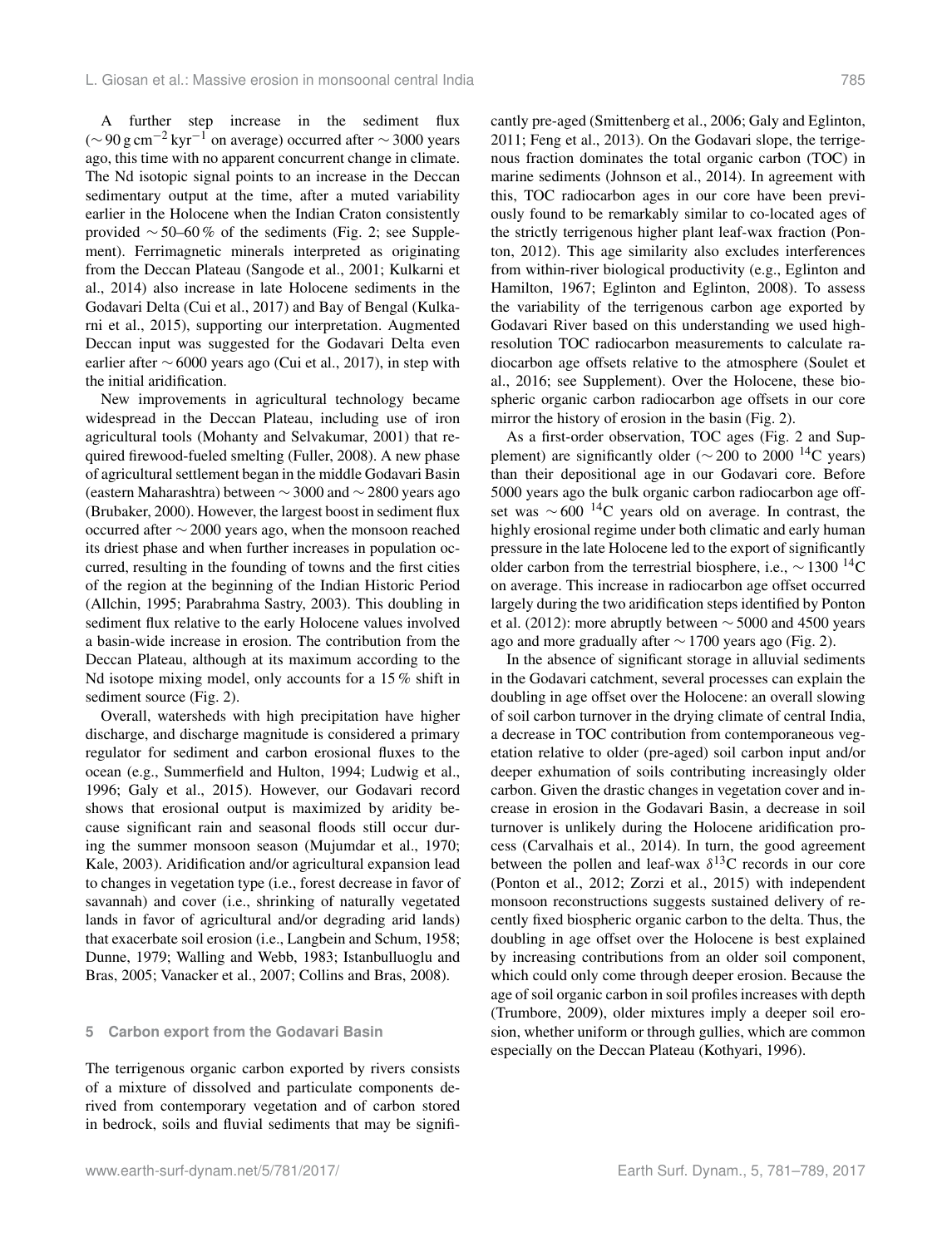#### **6 The monsoon erosional pump**

Overall, these multiple lines of evidence indicate that soil erosion in the CMZ, as integrated by the Godavari River, increased throughout the basin immediately as climate began to dry at the end of the mid-Holocene and was further enhanced by Deccan agricultural activities in the late Holocene. The likely mechanism for this erosion acceleration is the extreme seasonal distribution of the rainfall that characterizes the monsoon (Wang and Ding, 2008), which promoted erosion on the more sparsely vegetated landscapes (Molnar, 2001; DiBiase and Whipple, 2011; Plink-Björklund, 2015). Our findings thus point to a veritable "monsoon erosional pump" that accelerates during minimum land cover conditions when the protective role of vegetation is reduced, whether naturally or by humans. The volume of total eroded sediments since the mid-Holocene must have been considerable as the continental margin growth accelerated with the shelf edge aggrading ∼ 80 m in the last ∼ 2000 years alone (Forsberg et al., 2007).

This "land cover mode" of the monsoon erosional pump must have been active before the Holocene as well, affecting the transfer of terrigenous sediment, solutes and carbon from land to the ocean. The beat of monsoon precipitation on orbital timescales is not well constrained but considered to be modulated by at a combination of precession and obliquity frequencies based on monsoon wind reconstructions (e.g., Clemens and Prell, 2003). Such complex variability did not inevitably follow the sea level cyclicity (e.g., Goodbred and Kuehl, 2000), which is usually assumed to control most of the sediment transfer from land to the deep ocean (see Blum and Hattier-Womack, 2009, and references therein for an analysis underlining the increased recognition for a climate role). Thus, untangling the effects of the monsoon is difficult, especially during the Quaternary (e.g., Phillips et al., 2014), but may be easier to discern earlier when the sea level change magnitude was reduced. Land cover effects are less likely to occur in the upper basins of Himalayan monsoonal rivers where there are other sources of water such as snow or glaciers and where elevation (i.e., temperature) and orographic precipitation promote ecological stability (Galy et al., 2008a). The erosional pump in these high, steep regions is still active due to monsoonal seasonality but in a "topographic mode" dominated primarily by landslides (Montgomery and Brandon, 2002; but see Olen et al., 2016, for an alternative viewpoint). However, the land cover mode for the erosional pump should still be active in their lower basins where aridity controls vegetation type and cover (e.g., Galy et al., 2008b).

Recent coupled erosion–carbon cycling modeling suggests that long-term anthropogenic acceleration of erosion has had a significant impact on the global carbon cycle by intensifying the burial of terrigenous carbon (Wang et al., 2017). Prior to damming, the monsoon domain supplied ∼ 70 % of the sediment load coming from large rivers (Syvitski and Saito, 2007), although it only covers ∼ 15 % of the Earth's surface (Hsu et al., 2011). Therefore, we suspect that the cumulative effect of the monsoon erosional pump on the carbon budget was substantial in augmenting the burial of terrigenous carbon during the Holocene and needs to be estimated for inclusion in assessments of the net soil–atmosphere carbon exchange.

**Data availability.** The Supplement contains all data discussed in this paper, including radiocarbon and Nd isotope measurements.

## The Supplement related to this article is available online at [https://doi.org/10.5194/esurf-5-781-2017-supplement.](https://doi.org/10.5194/esurf-5-781-2017-supplement)

**Competing interests.** The authors declare that they have no conflict of interest.

**Acknowledgements.** We thank colleagues from the NGHP-01 expedition for intellectual interactions leading to this work. We also thank Daniel Montlucon for assistance in producing lab data. This study was supported by grants from Woods Hole Oceanographic Institution, the National Science Foundation (OCE-0841736 and OCE-0623766) and Swiss National Science Foundation ("CAPS LOCK" 200021-140850 and "CAPS-LOCK2" 200021-163162).

#### Edited by: Simon Mudd

Reviewed by: Piret Plink-Bjorklund and one anonymous referee

#### **References**

- Allchin, F. R.: Early cities and states beyond the Ganges Valley, in: The Archaeology of Early Historic South Asia: The Emergence of Cities and States, edited by: Allchin, F. R., Cambridge University Press, Cambridge, UK, 123–151, 1995.
- Allen, C. D. and Breshears, D. D.: Drought-induced shift of a forest–woodland ecotone: rapid landscape response to climate variation, P. Natl. Acad. Sci. USA, 95, 14839–14842, 1998.
- Asouti, E. and Fuller, D. Q.: Trees and Woodlands in South India: Archaeological Perspectives, Left Coast Press, Walnut Creek, California, 2008.
- Aufdenkampe, A. K., Mayorga, E., Raymond, P. A., Melack, J. M., Doney, S. C., and Alin, S. R.: Riverine coupling of biogeochemical cycles between land, oceans, and atmosphere, Front. Ecol. Environ., 9, 53–60, https://doi.org[/10.1890/100014,](https://doi.org/10.1890/100014) 2011.
- Battin, T. J., Luyssaert, S., Kaplan, L. A., Aufdenkampe, A. K., Richter, A., and Tranvik, L. J.: The boundless carbon cycle, Nat. Geosci., 2, 598–600, 2009.
- Bayon, G., Dennielou, B., Etoubleau, J., Ponzevera, E., Toucanne, S., and Bermell, S.: Intensifying weathering and land use in Iron Age Central Africa, Science, 335, 1219–1222, 2012.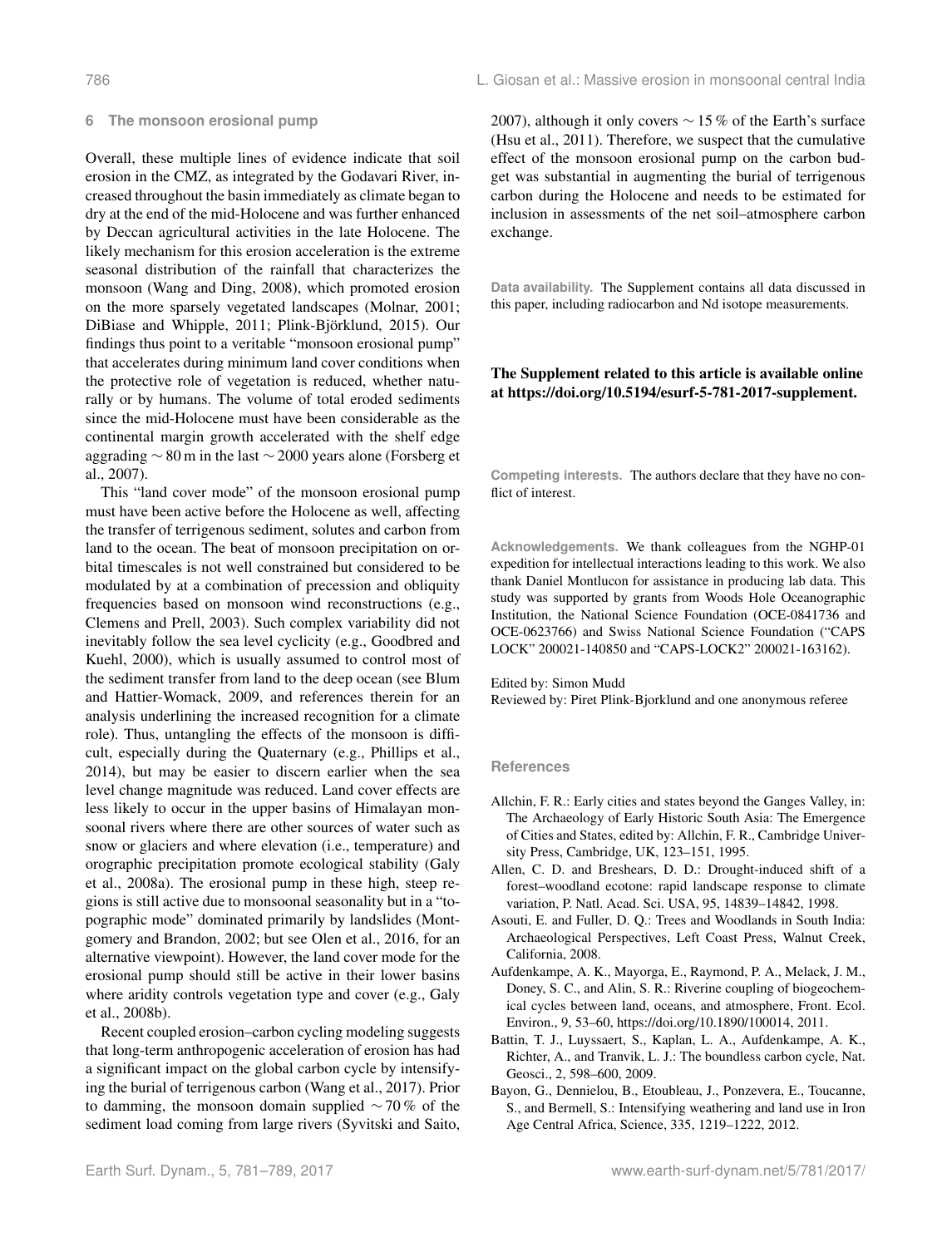- Bejugam, P., Nayak G. N.: Source and depositional processes of the surface sediments and their implications on productivity in recent past off Mahanadi to Pennar River mouths, western Bay of Bengal, Palaeogeogr. Palaeocl., 483, 58–69, 2017.
- Berkelhammer, M., Sinha, A., Stott, L., Cheng, H., Pausata, F. S. R., and Yoshimura, K.: An abrupt shift in the Indian monsoon 4000 years ago, in: Climates, Landscapes, and Civilizations, Geophysical Monograph, 198, edited by: Giosan, L., Fuller, D. Q., Nicoll, K., Flad, R. K., and Clift, P. D., American Geophysical Union, Washington D.C., 75–87, https://doi.org[/10.1029/2012GM001207,](https://doi.org/10.1029/2012GM001207) 2012.
- Bhattacharyya, T., Pal, D. K., Mandal, C., Chandran, P., Ray, S. K., Sarkar, D., Velmourougane, K., Srivastava, A., Sidhu, G. S., Singh, R. S., Sahoo, A. K., Dutta, D., Nair, K. M., Srivastava, R., Tiwary, P., Nagar, A. P., and Nimkhedkar, S. S.: Soils of India: historical perspective, classification and recent advances, Curr. Sci. India, 104, 1308–1323, 2003.
- Bikshamaiah, G. and Subramanian, V.: Sediment transport of the Godavari River basin and its controlling factors, J. Hydrol., 101, 275–290, 1988.
- Blum, M. D. and Hattier-Womack, J.: Climate change, sea-level change, and fluvial sediment supply to deepwater depositional systems, in: External Controls on Modern Clastic Turbidite Systems, SEPM Special Publication, 92, edited by: Kneller, B., Martinsen, O. J., and McCaffrey, B., Tulsa, Oklahoma, 15–39, 2009.
- Bork, H. R. and Lang, A.: Quantification of past soil erosion and land use/land cover changes in Germany, in: Long Term Hillslope and Fluvial System Modelling, edited by: Lang, A., Hennrich, K. P., and Dikau, R., Springer, Berlin, Germany, 231–239, 2003.
- Brubaker, R.: Aspects of mortuary variability in the South Indian Iron Age, Bull. Deccan College Res. Inst., 60, 253–302, 2000.
- Carvalhais, N., Forkel, M., Khomik, M., Bellarby, J., Jung, M., Migliavacca, M., Mu, M., Saatchi, S., Santoro, M., Thurner, M., Weber, U., Ahrens, B., Beer, C., Cescatti, A., Randerson, J. T., and Reichstein, M.: Global covariation of carbon turnover times with climate in terrestrial ecosystems, Nature, 514, 213–217, 2014.
- Chappell, A., Baldock, J., and Sanderman, J.: The global significance of omitting soil erosion from soil organic carbon cycling schemes, Nat. Clim. Change, 6, 187–191, 2016.
- Clemens, S. C. and Prell, W. L.: A 350,000 year summer-monsoon multi-proxy stack from the Owen Ridge, Northern Arabian Sea, Mar. Geol., 201, 35–51, 2003.
- Collett, T., Riedel, M., Cochran, J., Boswell, R., Presley, J., Kumar, P., Sathe, A., Sethi, A., Lall, M., and the NGHP Expedition Scientists: Indian National Gas Hydrate Program Expedition 01 report, U.S. Geological Survey Scientific Investigations Report 2012-5054, 1442 pp., 2015.
- Collins, D. B. G. and Bras, R. L.: Climatic control of sediment yield in dry lands following climate and land cover change, Water Resour. Res., 44, W10405, https://doi.org[/10.1029/2007WR006474,](https://doi.org/10.1029/2007WR006474) 2008.
- Cui, M., Wang, Z., Rao, N. K., Sangode, S. J., Saito, Y., Chen, T., Kulkarni, Y. R., Kumar, K. C. V., and Demudu, G.: A mid-to-late Holocene record of vegetation decline and erosion triggered by monsoon weakening and human adaptations in the south–east Indian Peninsula, Holocene, https://doi.org[/10.1177/0959683617715694,](https://doi.org/10.1177/0959683617715694) 2017.
- DePaolo, D. J.: Neodymium Isotope Geochemistry, An Introduction, Springer-Verlag, Berlin, 187 pp., 1988.
- Dhavalikar, M. K.: Towards an ecological model for chalcolithic cultures of central and western India, J. Anthropol. Archaeol., 3, 133–158, 1984.
- DiBiase, R. A. and Whipple, K. X.: The influence of erosion thresholds and runoff variability on the relationships among topography, climate, and erosion rate, J. Geophys. Res.-Earth, 116, F04036, https://doi.org[/10.1029/2011JF002095,](https://doi.org/10.1029/2011JF002095) 2011.
- Dixit, Y., Hodell, D. A., and Petrie, C. A.: Abrupt weakening of the summer monsoon in northwest India similar to 4100 yr ago, Geology, 42, 339–342, 2014.
- Dotterweich, M.: The history of human-induced soil erosion: Geomorphic legacies, early descriptions and research, and the development of soil conservation – A global synopsis, Geomorphology, 201, 1–34, https://doi.org[/10.1016/j.geomorph.2013.07.021,](https://doi.org/10.1016/j.geomorph.2013.07.021) 2013.
- Dunne, T.: Sediment yield and land use in tropical catchments, J. Hydrol., 42, 281–300, https://doi.org[/10.1016/0022-](https://doi.org/10.1016/0022-1694(79)90052-0) [1694\(79\)90052-0,](https://doi.org/10.1016/0022-1694(79)90052-0) 1979.
- Edwards, W. M. and Owens, L. B.: Large storm effects on total soil erosion, J. Soil Water Conserv., 46, 75–78, 1991.
- Eglinton, T. I. and Eglinton, G.: Molecular proxies for paleoclimatology, Earth Planet. Sc. Lett., 275, 1–16, 2008.
- Eglinton, G. and Hamilton, R. J.: Leaf epicuticular waxes, Science, 156, 1322–1335, 1967.
- Feng, X. J., Vonk, J. E., van Dongen, B. E., Gustafsson, O., Semiletov, I. P., Dudarev, O. V., Wang, Z. H., Montlucon, D. B., Wacker, L., and Eglinton, T. I.: Differential mobilization of terrestrial carbon pools in Eurasian Arctic river basins, P. Natl. Acad. Sci. USA, 110, 14168–14173, 2013.
- Fleitmann, D., Burns, S. J., Mudelsee, M., Neff, U., Kramers, J., Mangini, A., and Matter, A.: Holocene forcing of the Indian monsoon recorded in a stalagmite from Southern Oman, Science, 300, 1737–1739, 2003.
- Forsberg, C. F., Solheim, A., Kvalstad, T. J., Vaidya, R., and Mohanty, S.: Slope instability and mass transport deposits on the Godavari river delta, east Indian margin from a regional geological perspective, Submarine Mass Movements and Their Consequences, 27, 19–27, 2007.
- Fuller, D. Q.: Asia, South: Neolithic cultures, in: Encyclopedia of Archaeology, edited by: Pearsall, D., Elsevier Academic Press, San Diego, California, 756–768, 2008.
- Fuller, D. Q.: Finding plant domestication in the Indian subcontinent, Curr. Anthropol., 52, S347–S362, 2011.
- Fuller, D. Q. and Madella, M.: Issues in Harappan Archaeobotany: Retrospect and Prospect, in: Indian Archaeology in Retrospect, Volume II. Protohistory, edited by: Settar, S. and Korisettar, R., Indian Council for Historical Research, New Delhi, 47–80, 2001.
- Galy, V. and Eglinton, T. I.: Protracted storage of biospheric carbon in the Ganges-Brahmaputra basin, Nat. Geosci., 4, 843–847, 2011.
- Galy, V., François, L., France-Lanord, C., Faure, P., Kudrass, H., Palhol, F., and Singh, S. K.:  $C_4$  plants decline in the Himalayan basin since the Last Glacial Maximum, Quaternary Sci. Rev., 27, 1396–1409, 2008a.
- Galy, V., France-Lanord, C., and Lartiges, B.: Loading and fate of particulate organic carbon from the Himalaya to the Ganga–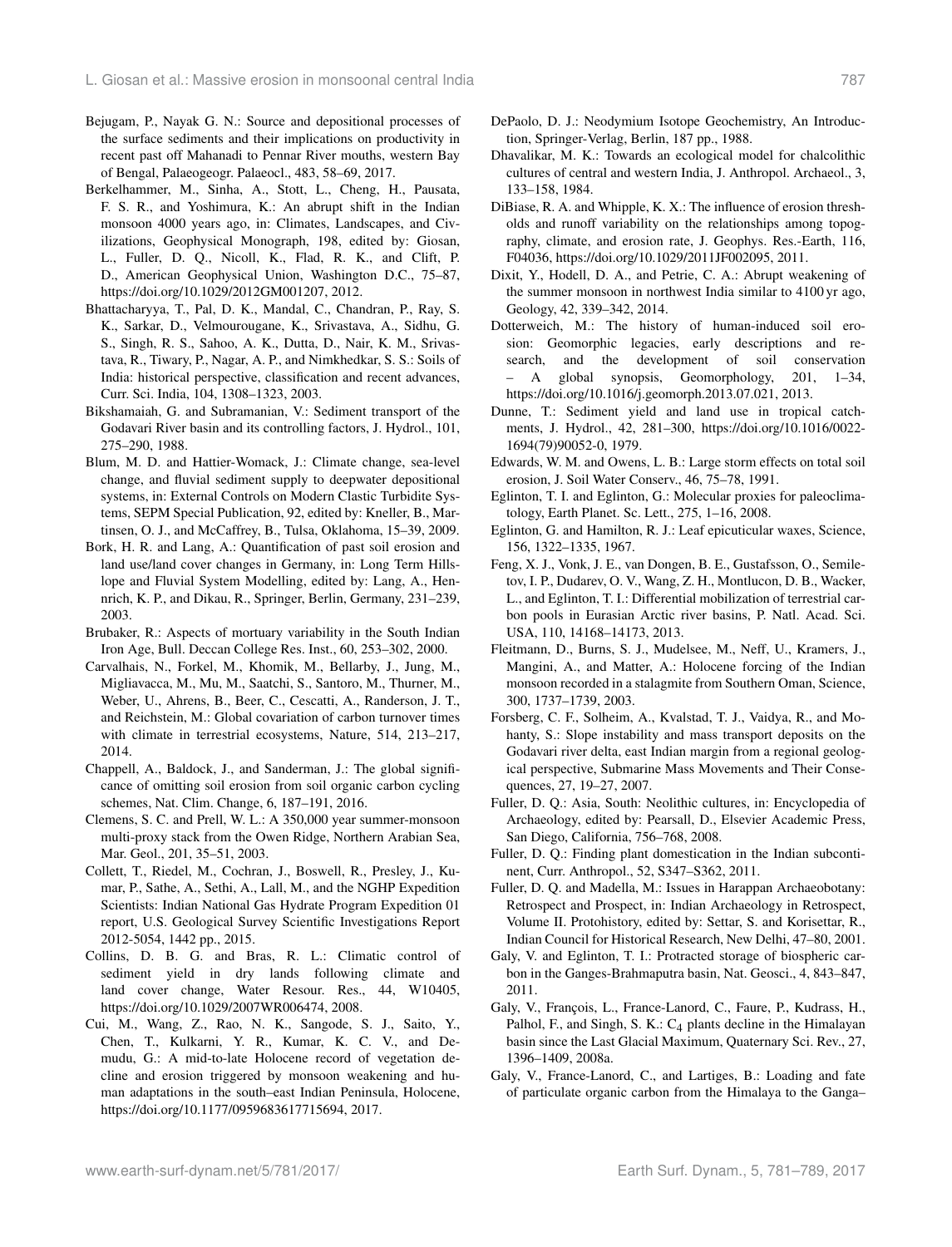Brahmaputra delta, Geochim. Cosmochim. Ac., 72, 1767–1787, 2008b.

- Galy, V., Peucker-Ehrenbrink, B., and Eglinton, T.: Global carbon export from the terrestrial biosphere controlled by erosion, Nature, 521, 204–207, 2015.
- Goodbred, S. L. and Kuehl, S. A.: Enormous Ganges-Brahmaputra sediment discharge during strengthened early Holocene monsoon, Geology, 28, 1083–1086, 2000.
- Gunnell, Y., Anupama, K., and Sultan, B.: Response of the South Indian runoff harvesting civilization to northeast monsoon rainfall variability during the last 2000 years: instrumental records and indirect evidence, Holocene, 17, 207–215, 2007.
- Gupta, A. K., Anderson, D. M., and Overpeck, J. T.: Abrupt changes in the Asian southwest monsoon during the Holocene and their links to the North Atlantic Ocean, Nature, 421, 354–357, 2003.
- Hilton, R. G., Galy, A., Hovius, N., Chen, M. C., Horng, M. J., and Chen, H.: Tropical-cyclone-driven erosion of the terrestrial biosphere from mountains, Nat. Geosci., 1, 759–762, 2008.
- Hoffmann, T., Mudd, S. M., van Oost, K., Verstraeten, G., Erkens, G., Lang, A., Middelkoop, H., Boyle, J., Kaplan, J. O., Willenbring, J., and Aalto, R.: Short Communication: Humans and the missing C-sink: erosion and burial of soil carbon through time, Earth Surf. Dynam., 1, 45–52, https://doi.org[/10.5194/esurf-1-](https://doi.org/10.5194/esurf-1-45-2013) [45-2013,](https://doi.org/10.5194/esurf-1-45-2013) 2013.
- Hsu, P. C., Li, T., and Wang, B.: Trends in global monsoon area and precipitation over the past 30 years, Geophys. Res. Lett., 38, L08701, https://doi.org[/10.1029/2011GL046893,](https://doi.org/10.1029/2011GL046893) 2011.
- Istanbulluoglu, E. and Bras, R. L.: Vegetation-modulated landscape evolution: Effects of vegetation on landscape processes, drainage density, and topography, J. Geophys. Res.-Earth, 110, F02012, https://doi.org[/10.1029/2004jf000249,](https://doi.org/10.1029/2004jf000249) 2005.
- Johnson, J. E., Phillips, S. C., Torres, M. E., Piñero, E., Rose, K. K., and Giosan, L.: Influence of total organic carbon deposition on the inventory of gas hydrate in the Indian continental margins, Mar. Petrol. Geol., 58, 406–424, 2014.
- Joshi, R. K., Mazumdar, A., Peketi, A., Ramamurty, P. B., Naik, B. G., Kocherla, M., Carvalho, M. A., Mahalakshmi, P., Dewangan, P., and Ramana, M. V.: Gas hydrate destabilization and methane release events in the Krishna–Godavari Basin, Bay of Bengal, Mar. Petrol. Geol., 58, 476–489, 2014.
- Kajale, M. D.: Plant Economy, in: Excavations at Inamgaon, Vol. 1, Part 2, edited by: Dhavalikar, M. K., Sankalia, H. D., and Ansari, Z. D., Deccan College Postgraduate and Research Institute, Pune, 727–821, 1988.
- Kale, V. S.: Fluvial geomorphology of Indian rivers: an overview, Prog. Phys. Geog., 26, 400–433, 2002.
- Kale, V. S.: Geomorphic Effects of Monsoon Floods on Indian Rivers, Natural Hazards, 28, Springer, New York, 2003.
- Kaplan, J. O., Krumhardt, K. M., Ellis, E. C., Ruddiman, W. F., Lemmen, C., and Klein Goldewijk, K.: Holocene carbon emissions as a result of anthropogenic land cover change, Holocene, 21, 775–791, https://doi.org[/10.1177/0959683610386983,](https://doi.org/10.1177/0959683610386983) 2010.
- Kothyari, U. C.: Erosion and Sedimentation Problems in India, in: Erosion and Sediment Yield: Global and Regional Perspectives (Proceedings of the Exeter Symposium, July 1996), lAHS Publ. 236, edited by: Walling, D. E. and Webb, B. W., IAHS Press, Wallingford, Oxfordshire, UK, 531–540, 1996.
- Kulkarni, Y. R., Sangode, S. J., Meshram, D. C., Patil, S. K., and Dutt, Y.: Mineral magnetic characterization of the Godavari River sediments, J. Geol. Soc. India, 81, 376–384, 2014.
- Kulkarni, Y. R., Sangode, S. J., Bloemandal, J., Meshram, D. C., and Suresh, N.: Mineral magnetic characterization of the Godavari River and western Bay of Bengal sediments: Implications to source to sink relations, J. Geol. Soc. India, 85, 71–78, 2015.
- Lal, R.: Soil carbon sequestration impacts on global climate change and food security, Science, 304, 1623–1627, 2004.
- Lambeck, K., Rouby, H., Purcell, A., Sun, Y., and Sambradge, M.: Sea level and global ice volumes from the Last Glacial Maximum to the Holocene, P. Natl. Acad. Sci. USA, 111, 15296–15303, 2014.
- Langbein, W. B. and Schumm, S. A.: Yield of sediment in relation to mean annual precipitation, EOS T. Am. Geophys. Un., 39, 1076– 1084, 1958.
- Ludwig, W., Probst, J. L., and Kempe, S.: Predicting the oceanic input of organic carbon by continental erosion, Global Biogeochem. Cy., 10, 23–41, 1996.
- Mazumdar, A., Dewangan, P., Joao, H. M., Peketi, A., Khosla, V. R., Kocherla, M., Badesab, F. K., Joshi, R. K., Roxanne, P., Ramamurty, P. B., Karisiddaiah, S. M., Patil, D. J., Dayal, A. M., Ramprasad, T., Hawkesworth, C. J., and Avanzinelli, R.: Evidence of paleo-cold seep activity from the Bay of Bengal, offshore India, Geochem. Geophy. Geosy., 10, Q06005, https://doi.org[/10.1029/2008GC002337,](https://doi.org/10.1029/2008GC002337) 2009.
- McLennan, S. M. and Hemming, S.: Samarium/neodymium elemental and isotopic systematics in sedimentary rocks, Geochim. Cosmochim. Ac., 56, 887–898, 1992.
- Mohanty, R. K. and Selvakumar, V.: The archaeology of the Megaliths in India: 1947–1997, in: Indian Archaeology in Retrospect, 1. Prehistory, edited by: Settar, S. and Korisettar, R., Manohar, New Delhi, 313–352, 2001.
- Molnar, P.: Climate change, flooding in arid environments, and erosion rates, Geology, 29, 1071–1074, 2001.
- Montgomery, D. R.: Soil erosion and agricultural sustainability, P. Natl. Acad. Sci. USA, 104, 13268–13272, 2007.
- Montgomery, D. R. and Brandon, M. T.: Topographic controls on erosion rates in tectonically active mountain ranges, Earth Planet. Sc. Lett., 201, 481–489, 2002.
- Mujumdar, G. G., Rajaguru, S. N., and Papu, R. S.: The recent Godavari Flood (September 1969) and its relevance to prehistoric archeology, Bull. Deccan College Res. Inst., 24, 1–17, 1970.
- NBSS & LUP (National Bureau of Soil Survey & Land Use Planning of India): Soils of India, (Suborder Associations), Map scale 1 : 6,300,000, NBSS & LUP, Nagpur, 1983.
- Olen, S. M., Bookhagen, B., and Strecker, M. R.: Role of climate and vegetation density in modulating denudation rates in the Himalaya, Earth Planet. Sc. Lett., 445, 57–67, 2016.
- Parabrahma Sastry, P. V.: The Early Historic Transition, in: Pre- and Protohistoric Andhra Pradesh up to 500 BC, edited by: Murty, M. L. K., Orient Longman, New Delhi, 139–147, 2003.
- Phillips, S. C., Johnson, J. E., Giosan, L., and Rose, K.: Monsooninfluenced variation in productivity and lithogenic sediment flux since 110 ka in the offshore Mahanadi Basin, northern Bay of Bengal, Mar. Petrol. Geol., 58, 502–525, 2014.
- Plink-Björklund, P.: Morphodynamics of rivers strongly affected by monsoon precipitation: Review of depositional style and forcing factors, Sediment. Geol., 323, 110–147, 2015.